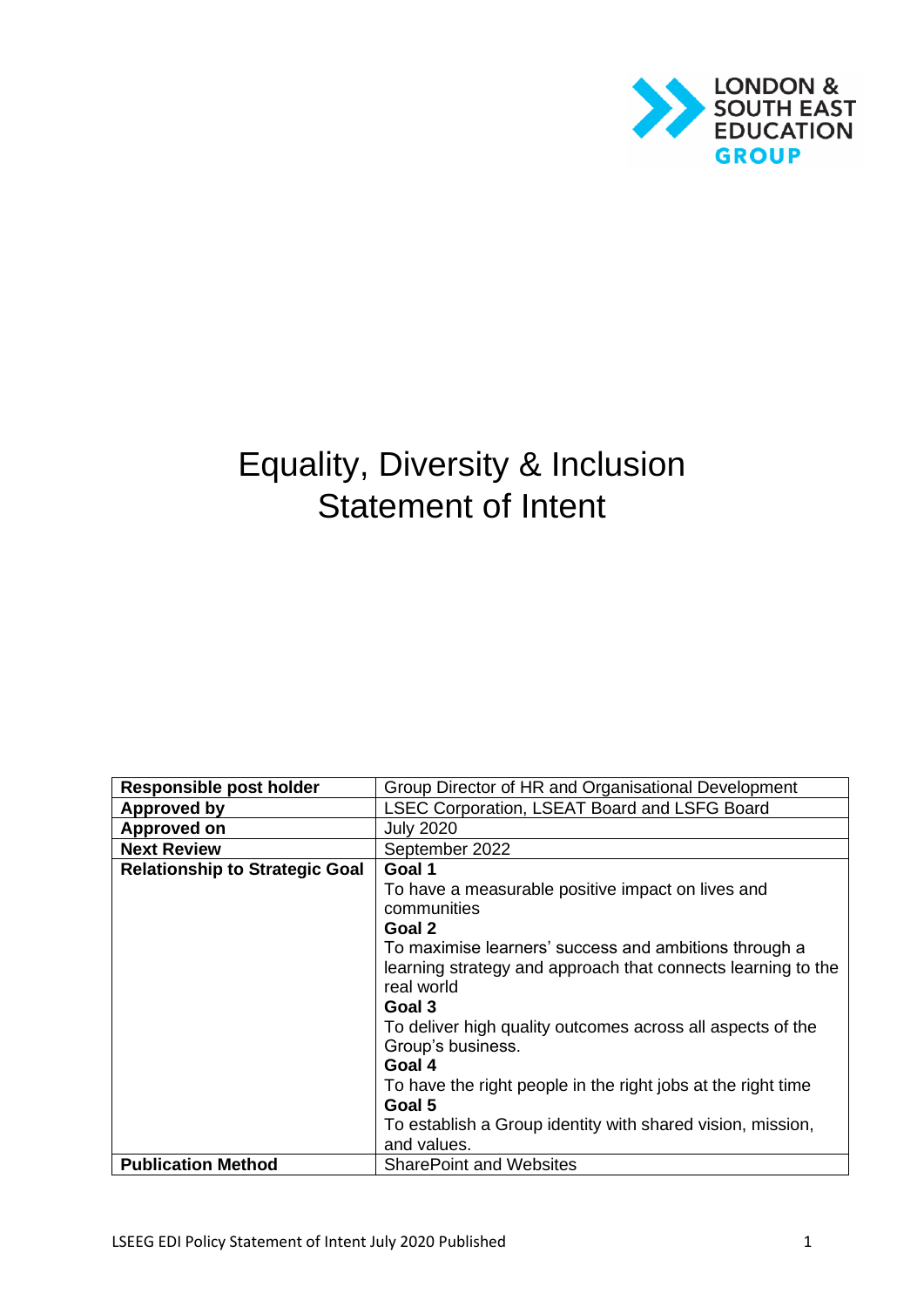## **1. Vision, Mission, Value and Strategic Goals**

#### **Vision, Mission, Values and Strategic Goals 2019-2024**

The information below sets out the College's Vision, Mission, Values and Strategic Goals.

#### Our Vision

To maximise our impact on the people and places we reach as an education provider. We will strive to change people's lives, creating social value and promoting social mobility in every community we work with.

#### Our Mission

To have a positive impact on lives and communities.

#### Our Values

- Stand out
- Teamwork
- Accountable
- Respectful
- Striving

#### **2019-2024 Strategic Goals**

Our updated Equality and Diversity Policy reflects are Strategic Goals in the following ways.

#### Goal 1 – To have a measurable positive impact on lives and communities

As a social enterprise, we have a responsibility to support the lives of all members of our community. This includes ensuring that we do all that we can to ensure that no single learner or member of staff faces discrimination and has access to the same opportunities as everyone else.

#### Goal 2 – To maximise learners' success and ambitions through a learning strategy and approach that connects learning to the real world

Maximising learners' success means reducing any barriers that they may face during and after education. We will listen to our learners' views and actively work to implement changes to improve the experience of learners with protected characteristics.

Goal 3 – To deliver high quality outcomes across all aspects of the Group's business. A successful and meaningful Equality and Diversity policy will lead to improved outcomes and satisfaction for staff and learners, leading to improved outcomes across all aspects of the Group's business.

#### Goal 4 – To have the right people in the right jobs at the right time

London South East Colleges understands that the success of our strategy is underpinned by the resilience, adaptability, and confidence of our staff. We will continue to work with our staff to ensure that we better reflect and support the communities we serve.

#### Goal 5 – To establish a group identity with shared vision, mission and values and a new emphasis on social enterprise and our wider contribution

We will continue to share and champion the ideals of equality, diversity, and inclusivity within all aspects of the Group.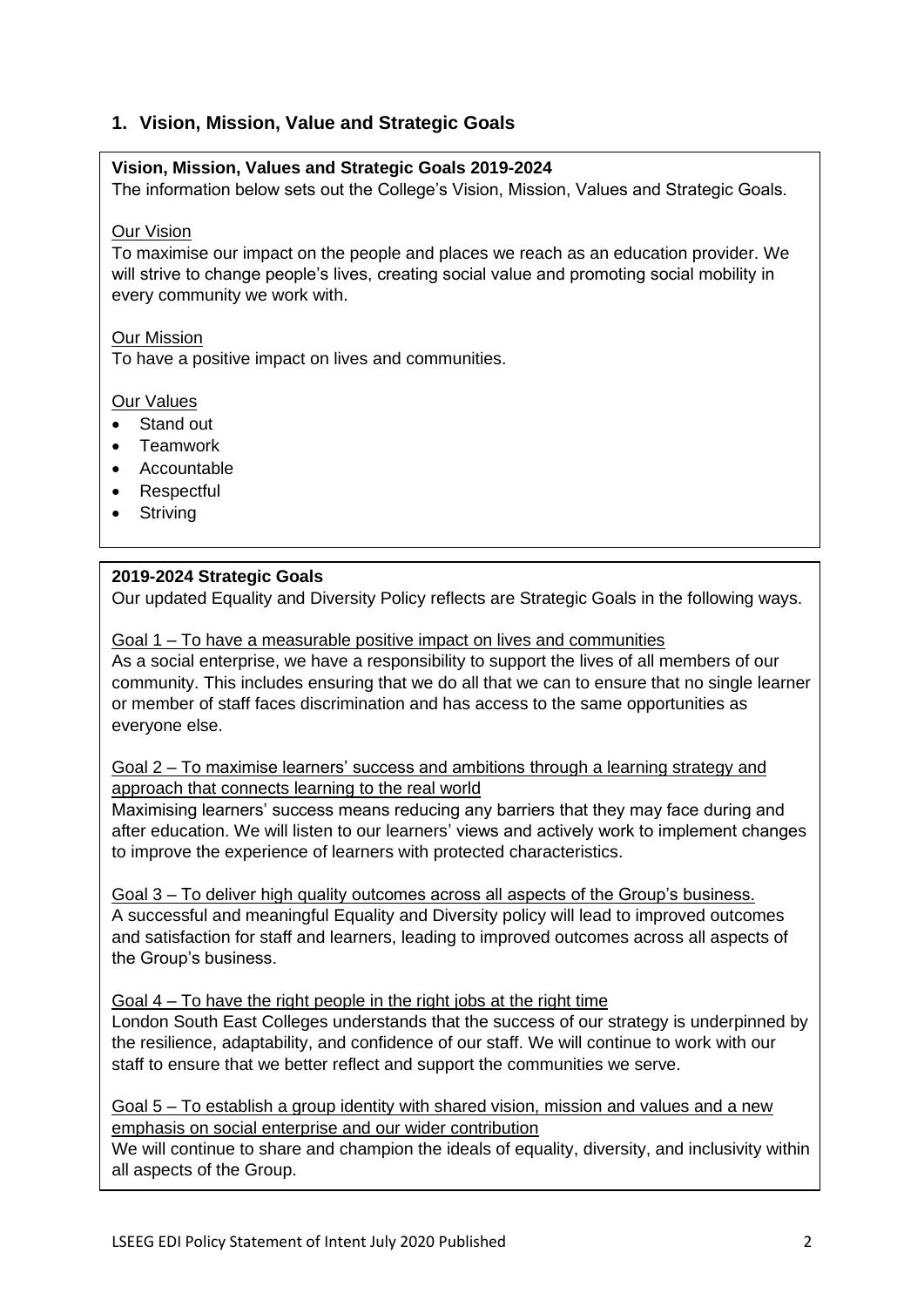# **Equality, Diversity, and Inclusion**

# **Statement of Intent**

#### **Statement Purpose**

This statement demonstrates how the organisations within London & South East Education Group, will ensure that they fulfil their obligations and public sector equality duties as defined with the Equality Act 2010.

These obligations are defined as follows:

- To eliminate discrimination, harassment, and victimisation
- To advance equality of opportunity between persons who share a protected characteristic and those who do not
- To foster good relations between people who share a relevant protected characteristic and people who do not.

#### **Statement Intent**

All people who work and learn within the organisations comprising London & South East Education Group are valued and our intention is for everyone to be provided with the equal opportunity to be able to perform well and reach their potential.

This means listening to and understanding people's views, creating a working and learning environment where everyone is treated with respect and able to contribute fully.

This means making sure that everyone feels included and valued for the talent and know-how they bring to the organisation.

We recognise that there is urgent action required in all areas of Equality, Diversity and Inclusion and our ambition is to engage with our student, staff, local communities and beyond, to challenge existing practice, divisions and privilege, that stand in the way of any individual or defined group achieving their potential.

We will use the learning and insight gained through our various types of work within the education profession and practice, and as an employer in London and the South East, to inform the equity of our decisions and repurpose organisational practice.

We will work relentlessly to continue to challenge ourselves both internally and externally, to better understand inequality in society.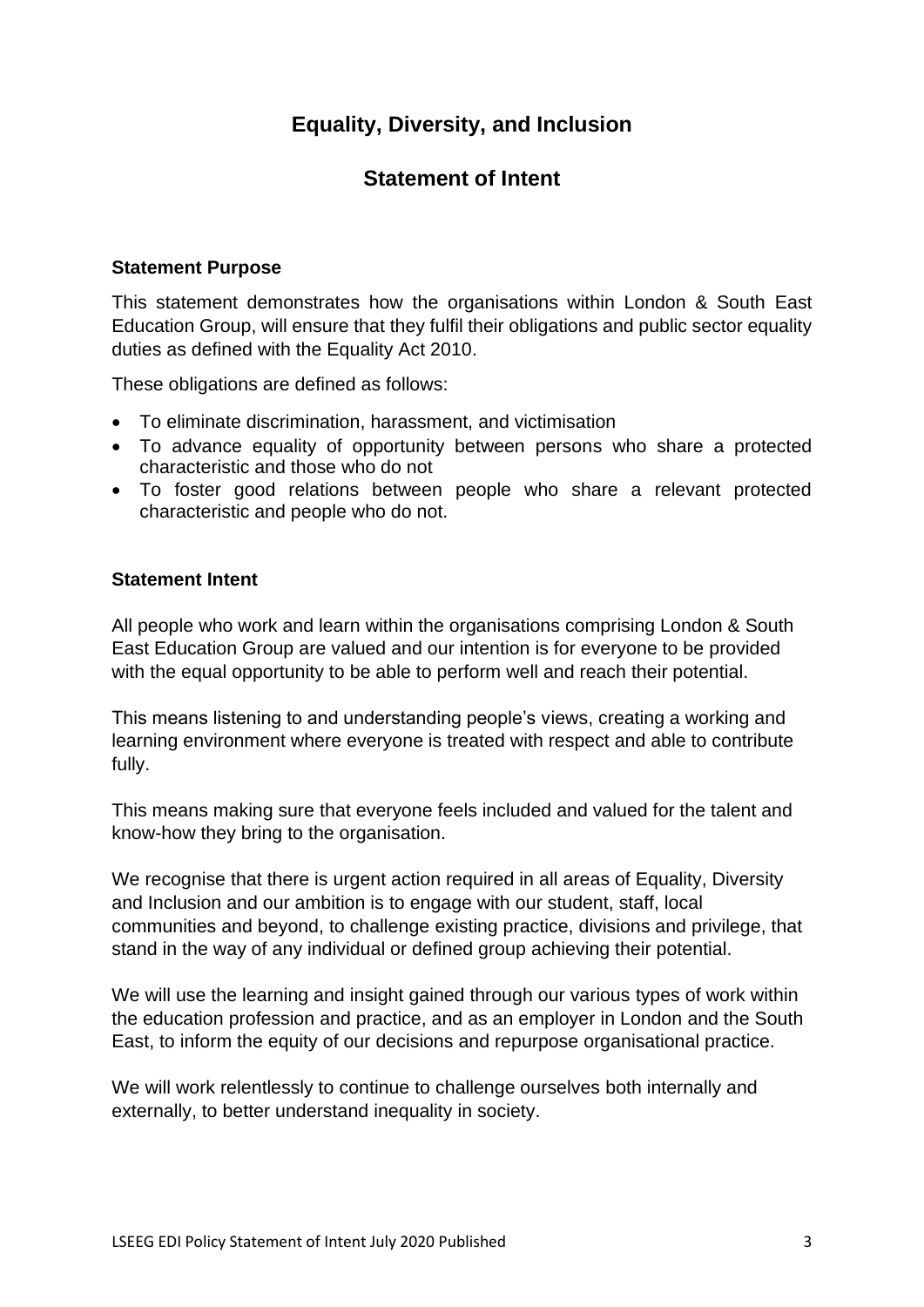## **Equality means**

- Being valued for who and what we are.
- Achieving our professional goals and personal development counting on our collective diversity, social background, and experience to enrich what we do and how we do it.
- Not being held back in our development by anyone's preconceptions about our abilities.
- Placing equality at the core of our employment, management, and teaching practice.
- Knowing that our organisations are a fair and just place to work and learn.
- Having a sense of identity and feeling able to express ourselves in our own way.

### **Diversity means**

- Understanding that everyone is unique
- Celebrating the fact that our staff and students are from a wide range of social and ethnic backgrounds.
- Acknowledging that teams are stronger and more effective when we acknowledge and embrace the different views, skills, and experiences around the table.
- Consulting whenever possible and listening to different viewpoints to improve how we work as a team.
- Explaining the rationale for our decisions.

#### **Inclusion means**

- Embracing all people irrespective of race, gender, disability, or other need.
- Giving equal access and opportunities and eliminating of discrimination and intolerance.
- Encouraging collaborative decision making and encouraging staff and students to talk honestly and openly.
- Empowering staff to contribute to a positive working and learning environment that is enjoyed by all.
- Removing the need for staff to negotiate / self-promote in order to get the recognition they deserve.
- Ensuring that equality of opportunity is transparent and open to all staff and students.